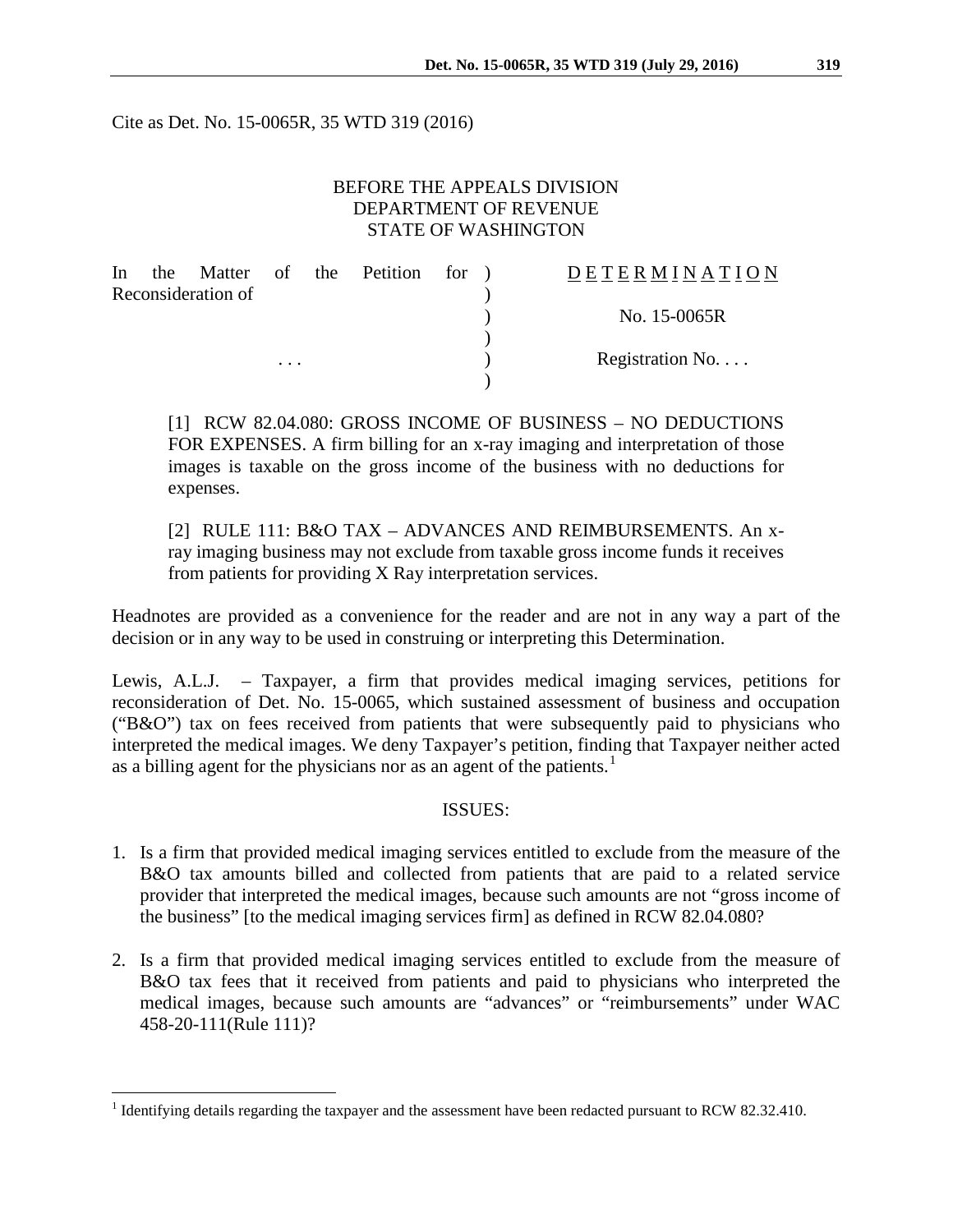### FINDINGS OF FACT:

[Taxpayer] is a limited liability company. Its two members are [Hospital] and [Manager]. Taxpayer is managed by a six-member [Board]. The Board delegates Taxpayer's day-to-day management to [Radiology].

Taxpayer provides outpatient medical imaging services . . . to patients. Its state license allows it to only image its patients. It is not licensed to interpret the images or give medical advice.

Radiology is composed of a group of [physicians] who are licensed to practice medicine in Washington. Radiology's business activity is to view and interpret the images that are taken by Taxpayer. The two businesses complement each other. Without the imaging the physicians would have nothing to view and interpret. Conversely, without the physicians to interpret the images there would be no need to do the images. In sum, Taxpayer and Radiology are distinct businesses that perform different functions as licensed by the State of Washington.

The charges for both services, imaging and interpretation, are globally billed [by [Manager] to patients and insurers]. The billings have a description of the imaging or interpretation service provided and reference the Healthcare Common Procedure Coding System [The Healthcare Common Procedure Coding System (HCPCS, often pronounced by its acronym as "hick picks") is a set of [health care](https://en.wikipedia.org/wiki/Health_care) [procedure codes](https://en.wikipedia.org/wiki/Procedure_codes) based on the [American Medical Association's](https://en.wikipedia.org/wiki/American_Medical_Association) [Current](https://en.wikipedia.org/wiki/Current_Procedural_Terminology)  [Procedural Terminology](https://en.wikipedia.org/wiki/Current_Procedural_Terminology) (CPT).<sup>[2](#page-1-0)</sup>] The manner of billing reflects the standard in the medical industry.

The Washington State Department of Labor & Industries explains CPT and HCPCS code modifiers as:

# **-26 Professional component**

Certain procedures are a combination of the professional **(-26**) and technical **(-TC**) components. The modifier should be used only when the professional component is performed. When a global service is performed, neither the -**26** nor the **–TC** modifier should be used.

# **-TC Technical component**

Certain procedures are a combination of the professional **(-26**) and technical (**-TC**) components. This modifier should be used when only the technical component is performed. When a global service is performed, neither the **-26** nor the **–TC** modifier should be used.

. . .

<span id="page-1-0"></span> $\overline{a}$ [<sup>2</sup> [https://en.wikipedia.org/wiki/Healthcare\\_Common\\_Procedure\\_Coding\\_System,](https://en.wikipedia.org/wiki/Healthcare_Common_Procedure_Coding_System) last visited 04/12/16.]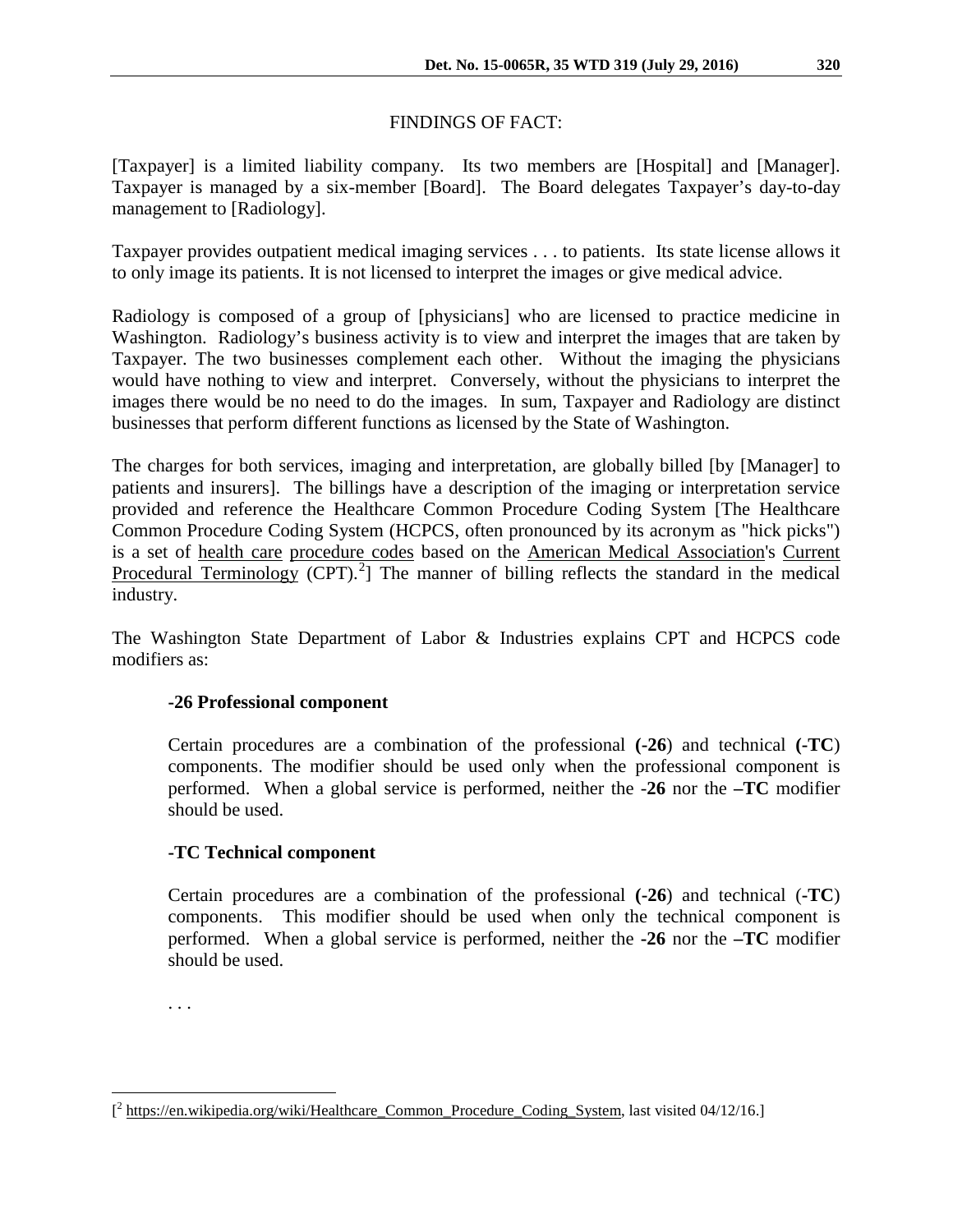### **Global radiology services**

Global radiology services include both a technical component (producing the study) and a professional component (interpreting the study). If only the:

- **Technical component** of a radiology service is performed, then **modifier –TC** must be used, and only the technical component fees are allowable, and
- **Professional component** of a radiology service is performed, then **modifier -26**  must be used, and only the professional component fees are allowable.

Thus, the professional component of a charge covers the cost of the physician's professional services only. When billing for the physician's time and expertise, a 26 modifier is added to certain CPT codes. For example: a patient has a CT scan and the doctor interprets the results. A biller may code 77014-26 to indicate the charge is for the professional services only. By adding the 26 modifier, the biller is alerting the insurance company that the claim is requesting payment for the physician's services **only** and not the use of the facility, the use of the CT equipment or other support staff's services.

The technical component of a charge addresses the use of equipment, facilities, non-physician medical staff, supplies, etc. Technical charges do **not** include the physician's professional fees, but include the use of all other services associated with the visit. Using the same example, a patient has a CT scan and the results are sent to the doctor for interpretation. A biller may code 77014-TC to indicate the charge is for the technical component only. In this case the medical claim is seeking payment for the use of the CT equipment, the facility costs and the costs associated with all supplies and staff **except** for the physician.

A biller will not bill global charges when there is no division of the costs associated with a medical service because the service was provided by a single entity. The global charge includes both the professional services as well as all ancillary services (like use of equipment, facilities, non-physician medical staff, supplies, etc.) associated with a patient's care. Global charges require no modifier.

Taxpayer provided a copy of a billing statement. The statement was issued by [Manager]. The statement in bold print explains:

Your services have been rendered at [Hospital] by [Radiology] (professional services) . . . and [Taxpayer] (technical services). [Manager] is the billing agent for [Taxpayer] and will remit the applicable portion, for [Taxpayer] fees to them on your behalf. ...

The statement detail contained the date, code for services performed, and description of the services performed: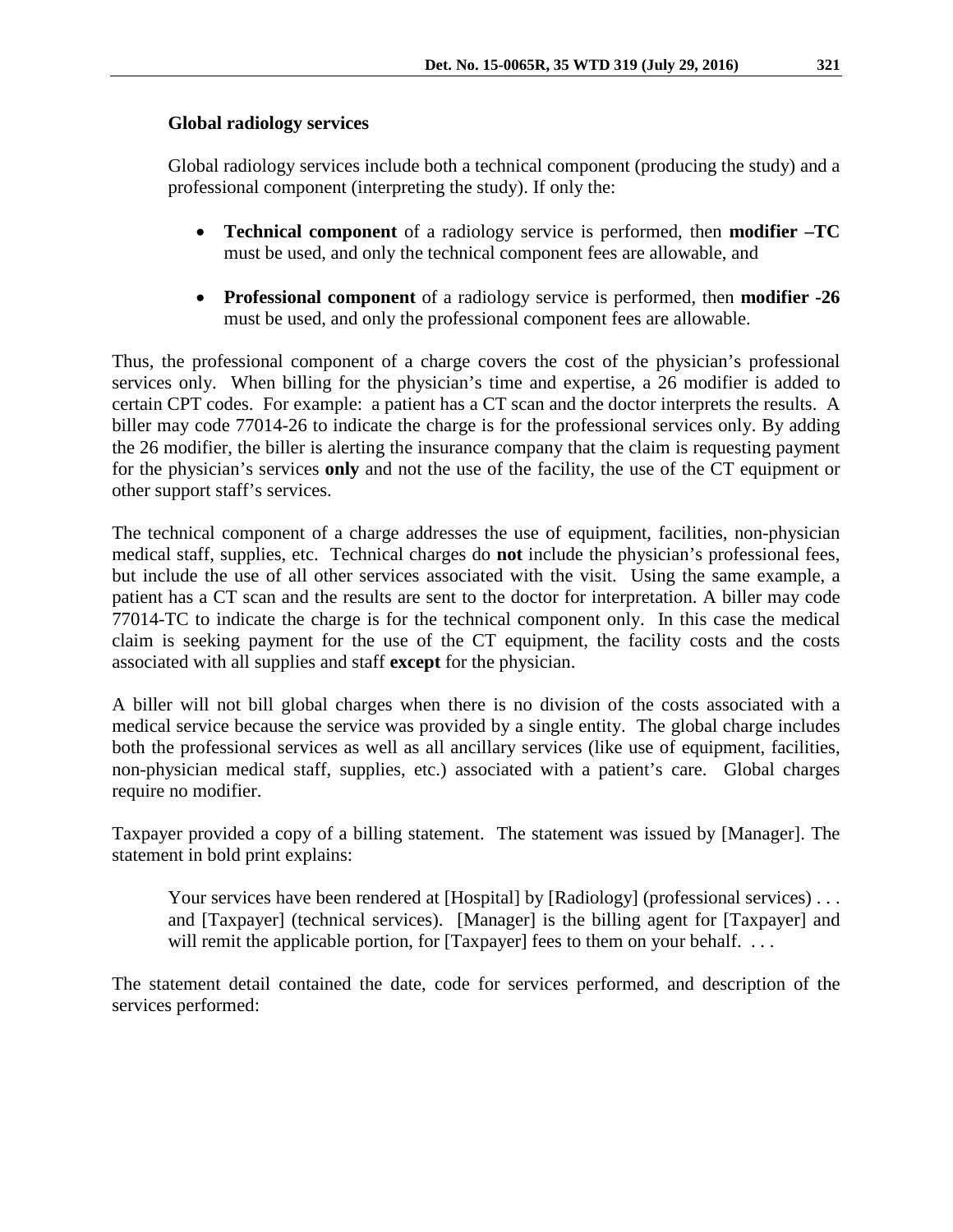| <b>DATE</b> | CODE  | <b>DESCRIPTION OF SERVICE</b> | <b>CHARGE</b> |
|-------------|-------|-------------------------------|---------------|
| 08/09/12    | 72110 | Lumbosacral Minimum 4 Views   | $S \ldots$    |
| 09/09/12    | 73510 | Complete Hip, 2 Views         | $S \ldots$    |
| 08/09/12    | 72170 | Pelvis 1 or 2 Views           | $S \ldots$    |
| 09/26/12    | 72148 | M.R.I. Lumbar Spine           |               |

The charges were globally billed. Both the imaging (technical services) and professional services are billed under one code that reflects the total procedure performed. The patient billings are issued under [Manager's] name. The description of the charge comes from the description used to describe the CPT code. From the detail on the statements which describe the procedure performed it appears that [Manager] provided the total service and that the total income belongs to [Manager]. That belief is reinforced when patients and insurance providers send their payments to a US Bank lock box.

It is only after the funds are deposited into an account called "[Taxpayer] Agency Account" that the funds are distributed between Taxpayer and Radiology based on an agreement of the percentage split between technical and professional services.

The Department's Audit Division audited Taxpayer's business records for the period January 1, 2009 through December [3](#page-3-0)1, 2011. On June 26, 2013, the Department issued a  $\$\dots$  assessment.<sup>3</sup>

The audit examination found that Taxpayer only included in its financial statements and state excise tax reporting its billing for imaging (technical services). Radiology's professional fees were not included as Taxpayer's income for purposes of financial or tax reporting. The tax deficiency arose when the Audit Division concluded that the bills were issued under Taxpayer's letterhead and the total amount collected from patients was income received by Taxpayer and that the amounts disbursed to Radiology were a non-deductable cost of doing business.

Taxpayer disagreed with the assessment. On August 13, 2013, Taxpayer filed a petition requesting Correction of Assessment. Taxpayer argued that the assessment of tax on the income earned by Radiology, but collected by Taxpayer, should be cancelled because it acted as a collection agent for the medical fees earned by Radiology. Taxpayer also argued that it acted as the patient's agent in obtaining and paying for Radiology's services.

On March 11, 2015, the Department issued Det. No. 15-0065, which sustained the assessment. The Determination concluded that Taxpayer neither acted as a collecting agent or procurement agent. In regard to acting as a collecting agent Det. No.15-0065 stated:

Here, unlike in Washington Imaging, the agreements between Taxpayer and Radiology do not purport to describe a collecting agent relationship. Rather, they indicate that Radiology is an independent contractor that provides some administrative services.

<span id="page-3-0"></span> $3$  The  $\$ \dots$  assessment consisted of  $\$ \dots$  tax and  $\$ \dots$  interest.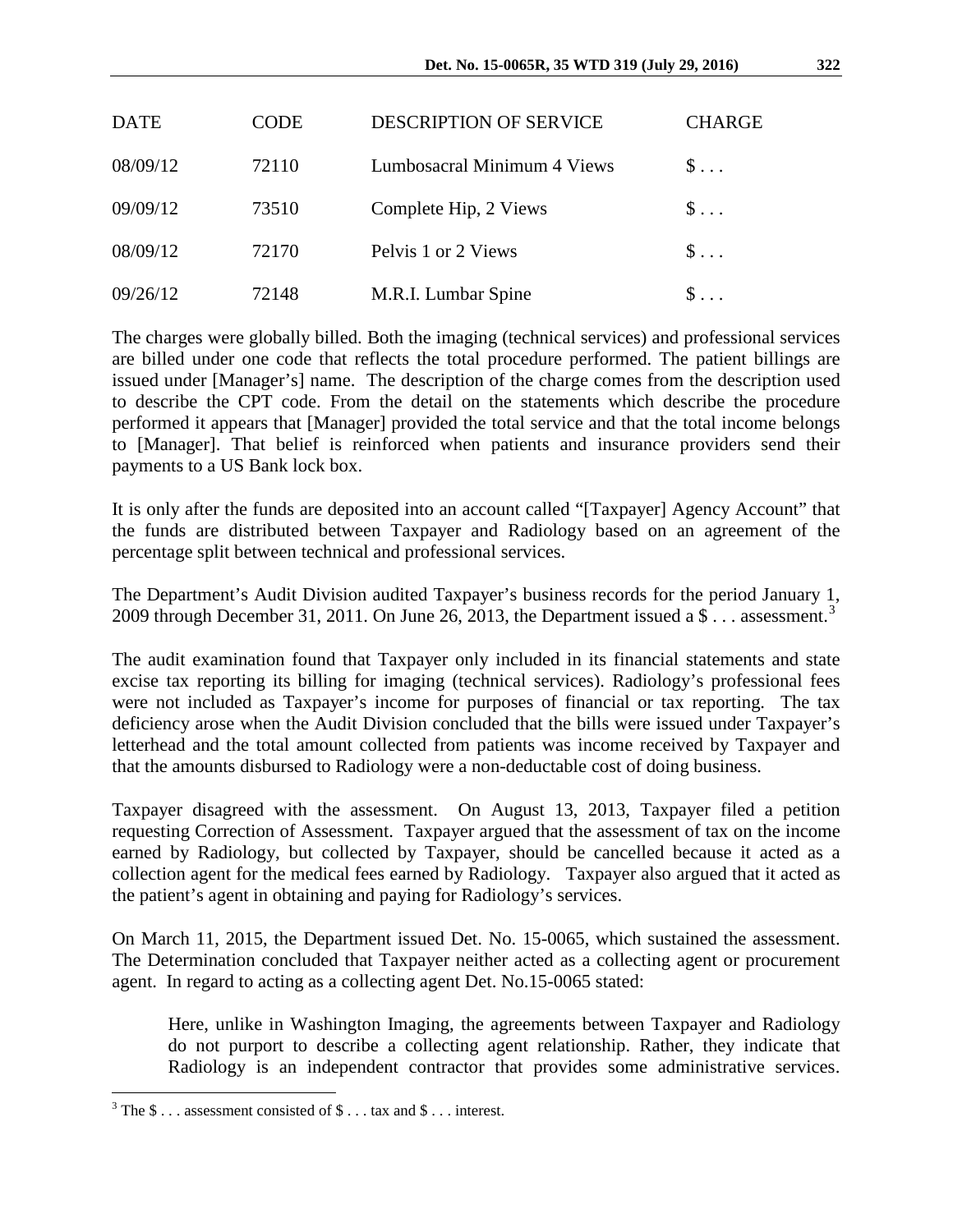Although there is some evidence in patient contracts and bills that indicate some payment may be due to Radiology, they do not identify what payments are due to Radiology or that patients in fact owed money to Radiology rather than only to Taxpayer for what is billed as a single service. Accordingly, the evidence does not support a deduction for funds received by Taxpayer as a collecting agent.

In regard to acting as a procurement agent Det. No.15-0065 stated:

There may be excluded from the measure of tax amounts representing money or credit received by a taxpayer as reimbursement of an advance in accordance with the regular and usual custom of his business or profession.

. . .

Here, although the term "agent" is used in the financing agreement and in billings, the Taxpayer used the term as a purported agent for Radiology, not as an agent for patients. Moreover, the use of the term is not controlling. The facts do not show the Taxpayer was acting under the direction and control of the patients in choosing radiology services. In fact, Taxpayer had an exclusivity agreement with Radiology, so the use of the services was not under the direction and control of the patients.

In the absence of an agency relationship, taxpayer's liability to pay is also not "solely agent liability." *City of Tacoma v. Wm. Rogers Co*., 148 Wn.2d 169, 178, 60 P.3d 79, 83 (2002). As stated in *Washington Imaging*, at 567:

Given its contractual obligation to pay Overlake, its obligations to pay Overlake could not have been "solely agent liability." Instead, as the Department argues, Washington Imaging's payments to Overlake were a cost of doing business that cannot be deducted from the gross income on which B& O tax must be paid.

As such, we conclude that the amounts collected from patients and paid to Radiology are not excluded business income under Rule 111.

Taxpayer disagreed with Det. No. 15-0065. On May 8, 2015, Taxpayer filed a petition for reconsideration alleging that it was error for the Department to conclude:

- Patients did not owe Radiology for the professional fees it provided: and,
- Taxpayer did not act as a collection agent for Radiology.

Taxpayer's request for relief relied on boilerplate language included in certain documents. Taxpayer had provided the Appeals Division . . . prior to the issuance of Det. No. 15-0065.

The "Financial Policy" agreement between Taxpayer, Radiology, and patients states as to billing and payment:<sup>[4](#page-4-0)</sup>

<span id="page-4-0"></span> <sup>4</sup> The document has a Rev 6.2010 notation.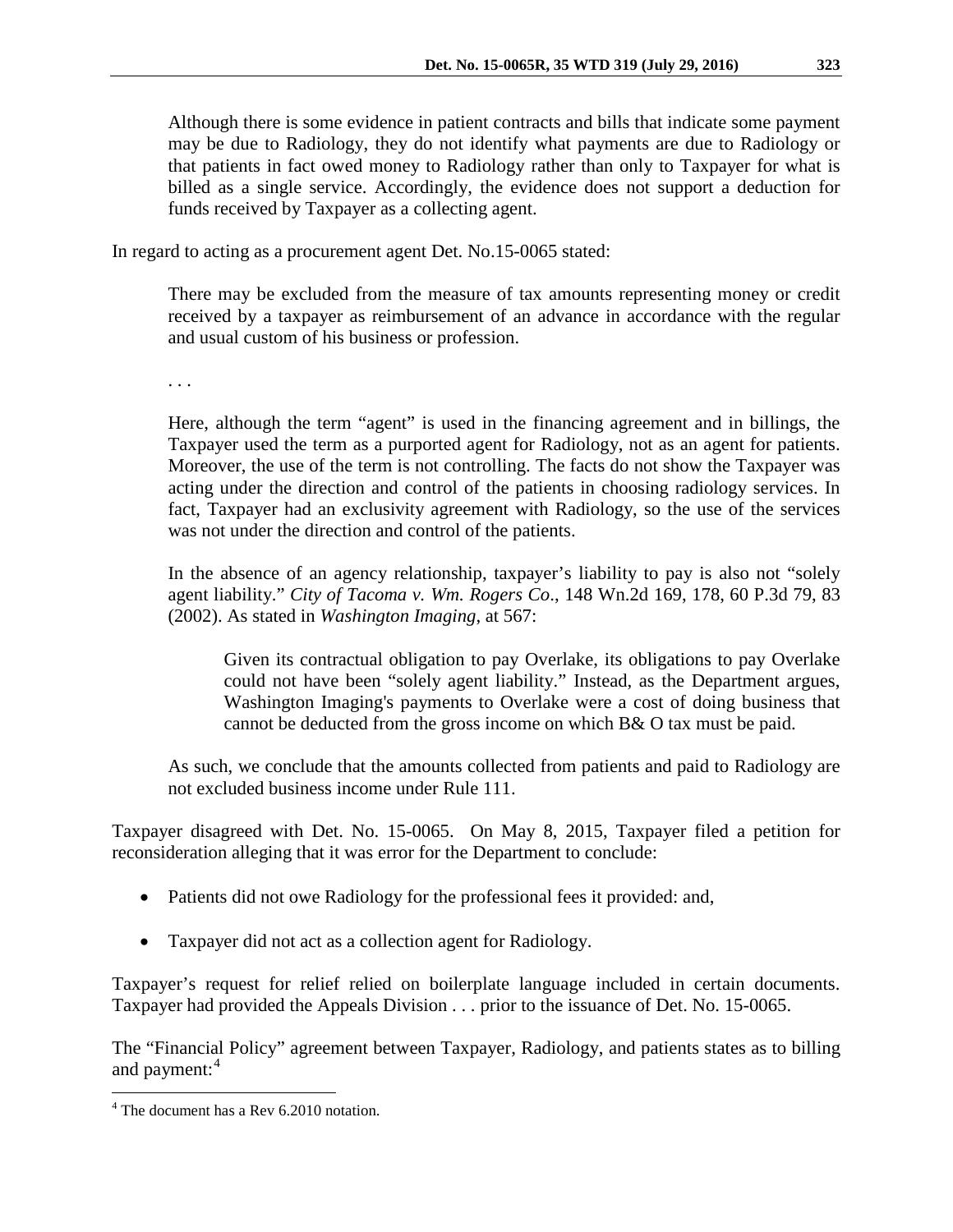You will receive a combined statement from (i) [Taxpayer] for [Taxpayer's] imaging services, and (ii) for the professional services of [Radiology] (by [Taxpayer] as billing agent). By signing below, you consent to paying [Taxpayer] for its services and for [Taxpayer] to pay [Radiology] on your behalf.

Patients sign and "agree to abide by the terms of this document."

Radiology's Patient Registration form contains the following disclosure:

\*Imaging services performed at [Taxpayer's Imaging Locations] are interpreted and supervised by the physicians of [Radiology]. You will receive a combined statement from [Taxpayer] for (i) [Taxpayer's] imaging services, and (ii) for the professional services of [Radiology].

Invoices, however, may indicate that Radiology is the billing agent for Taxpayer. For example, a December 9, 2009, [Radiology's] patient invoice contained the following explanation:<sup>[5](#page-5-0)</sup>

> Thank you for letting us serve your healthcare needs. Your services may have been rendered at [Hospital or at Taxpayer's Imaging Locations] by [Radiology] (professional services) and [Taxpayer] (technical services). [Radiology] is the billing agent for [Taxpayer] and will remit the applicable portion, for [Taxpayer] fees to them on your behalf. When services are provided at [Taxpayer's Imaging Center], this statement may include charges for both [Radiology] and [Taxpayer]. Relationship between Taxpayer and Radiology.

The "Professional Services Agreement" between Taxpayer and Radiology provides under Section 1.1 that Taxpayer exclusively engaged Radiology to provide Radiology Services. Under Section 1.2, the agreement states that Radiology is an independent contractor. As to billing and collection:

Section 4.1. [Taxpayer] shall submit global bills for diagnostic tests on behalf of both [Taxpayer] and [Radiology]. The total collections shall be deposited into an account separate from the Company's bank account as defined by and in accordance with a separate "Agency Agreement" before distribution to [Radiology] and [Taxpayer].

A separate Administrative Services Agreement of the same date provides Radiology is responsible for billing and collections:

Billing  $\&$  Collections. [Radiology] shall be responsible for performing or contracting with a third party billing company to perform on [Radiology's] behalf, the billing and collection of all accounts receivable related to imaging services provided by the [Taxpayer]. In connection with this Agreement, the [Taxpayer] hereby grants to [Radiology] or, if applicable, its contracted third-party billing company, a special power of attorney and appointment for the following purposes:

<span id="page-5-0"></span> $<sup>5</sup>$  A [Taxpayer] patient billing statement dated December 12, 2011 has the same verbiage.</sup>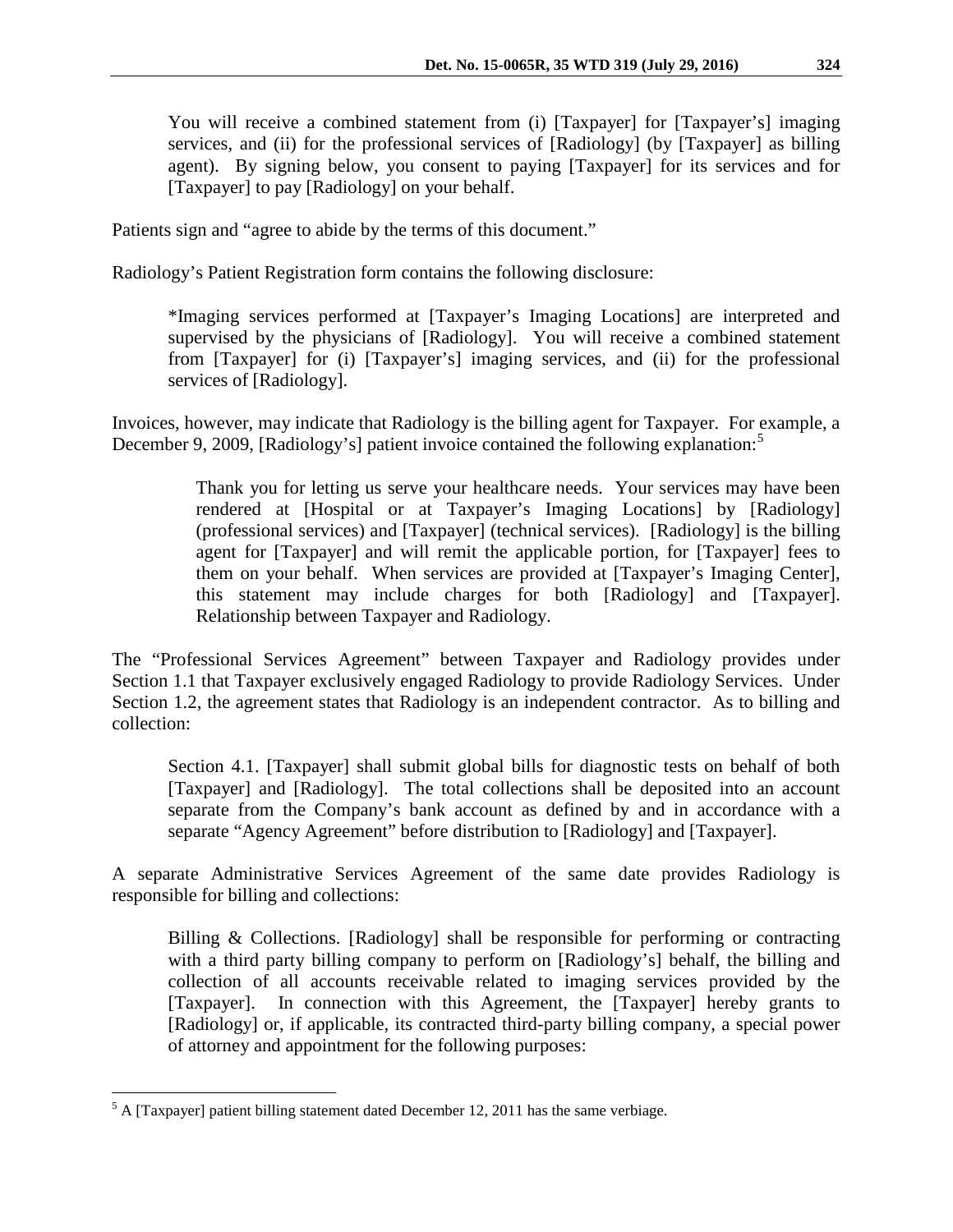- i. Billing. To bill for all imaging services performed for patients of the Imaging Center(s).
- ii. Collections. To collect and deposit all revenues, receipts and accounts receivable generated by such billings and claims for payment in a special bank account separate from [Taxpayer's] bank accounts....

Radiology is compensated for its administrative services. The Agreement does not provide Radiology is acting as an agent of Taxpayer or vice versa. The Agreements are silent as to any obligation for uncollected funds.

#### ANALYSIS:

1. Collecting Agent.

The B&O tax is imposed on every person "for the act or privilege of engaging in business activities" and applies to the "gross income of the business." RCW 82.04.220. The tax is assessed on the "gross income" of the business. "Gross income" of the business is defined as "the value proceeding or accruing by reason of the transaction of the business engaged in" without deductions for business expenses. RCW 82.04.080. Included in gross income is "compensation for the rendition of services." Thus, the "legislature intended to impose the business and occupation tax upon virtually all business activities carried on within the state." *Simpson Inv. Co. v. Dep't of Revenue*, 141 Wn.2d 139, 149, 3 P.3d 741 (2000).

Here, Taxpayer asserts that it acted as a collection agent for Radiology and that the funds collected were money owed to Radiology for services that Radiology performed. Under such a creditor/debtor theory, the taxpayer must be an agent for Radiology, the patients must . . . agree to purchase the services from Radiology and not from Taxpayer, and Taxpayer must not be liable to Radiology for the collected funds other than as an agent.

The basic requirements for a collecting agent were discussed in *Washington Imaging Services, LLC v. Dep't of Revenue*, 171 Wn.2d 548, 557, 252 P.3d 885, 889 (2011), where the court commented:

**The agreement also declares that Washington Imaging acts as a collection agent for Overlake.** Washington Imaging contends that because it acted only as a collection agent, the amounts it received from patients that were paid to Overlake do not constitute its own income, but rather Overlake's income.

For Washington Imaging to prevail on the argument that it acted only as a collection agent of Overlake, it must have collected money owed to Overlake. But the patients contracted solely with Washington Imaging to pay for medical imaging services and have no separate obligation to Overlake. The patient registration form, Washington Imaging's contracts with patients' insurers, and the bills that Washington Imaging sent to patients all establish that patients owed payment only to Washington Imaging, not Overlake. Therefore, regardless of what the contract between Washington Imaging and Overlake states, for purposes of its B  $\&$  O tax liability, Washington Imaging was not acting as an agent of Overlake collecting payments owed by the patients to Overlake. **There is no**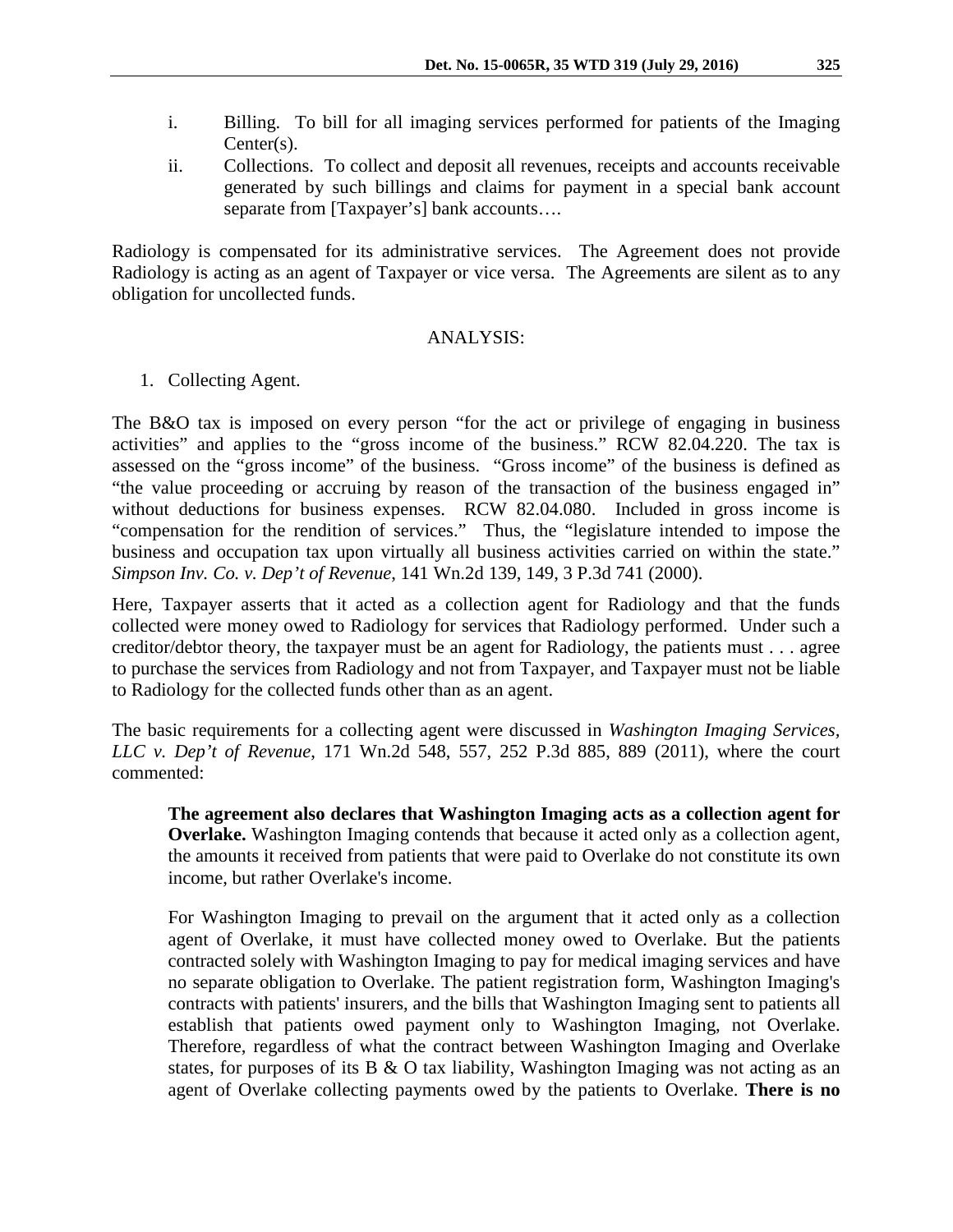(Emphasis added.)

Here, as in *Washington Imaging,* the arrangements between Taxpayer and Radiology do not describe a collecting agent relationship. Rather, they indicate that Radiology is an independent contractor that provides some administrative services. Although there is some evidence in patient contracts and bills that indicate some payment may be due to Radiology, the documents do not identify what payments are due to Radiology.

The statements issued for the services performed are billed globally with one price charged for both the imaging and professional services. But for the disclaimers included in the documents signed by the patient, the patient would have no reason to question that all services were performed by Taxpayer and that the total charge billed belonged solely to Taxpayer. The billing codes that Taxpayer uses are used by insurance companies and government agencies to describe the services provided. It would be a rare patient that could decipher what either the codes or the brief description of the procedure describes. The one thing that would be clear is that a procedure was performed on a certain date for a total price, which did not have the costs of imaging and interpreting those images broken out.

Taxpayer has neither provided nor would we expect that Taxpayer could provide evidence to support a finding that the patients expressly agreed to purchase the services from Radiology, when the patient was unaware of which physicians were interpreting the images and what they were charging. While Taxpayer has not provided contracts with either insurance providers or government purchasing agencies, from the global coding that is used for a procedure with no break-out of the cost of the component parts, one is left to conclude that Taxpayer is billing for the procedure and the money received belongs to Taxpayer. It is only when one examines the contract between Taxpayer and Radiology that one learns that Taxpayer is splitting the proceeds with Radiology. Based on the evidence presented we cannot conclude that Taxpayer is only liable to Radiology for the collected funds as an agent. Accordingly, the evidence does not support a deduction for funds received by Taxpayer as a collecting agent.

2. Procurement Agent.

Taxpayer also argued that it purchased professional services from Radiology for patients, i.e., the flow of the funds was a "pass-through". The theory . . . is that "amounts that merely pass through a business in its capacity as an agent cannot be attributed to the business activities of the agent" and therefore "such amounts are not taxable." *City of Tacoma v. William Rogers Co*., 148 Wash.2d 169, 60 P.3d 79 (2003). [In other words, the amounts are not part of the "gross income of the business" under RCW 82.04.080 and thus not part of the measure of the B&O tax.]

WAC 458-20-111 ("Rule 111") allows certain "advances" and "reimbursements" to be excluded from the measure of the B&O tax. Under the provisions of Rule 111, treatment of the income collected by Taxpayer and paid to Radiology requires that Taxpayer be an agent of the patients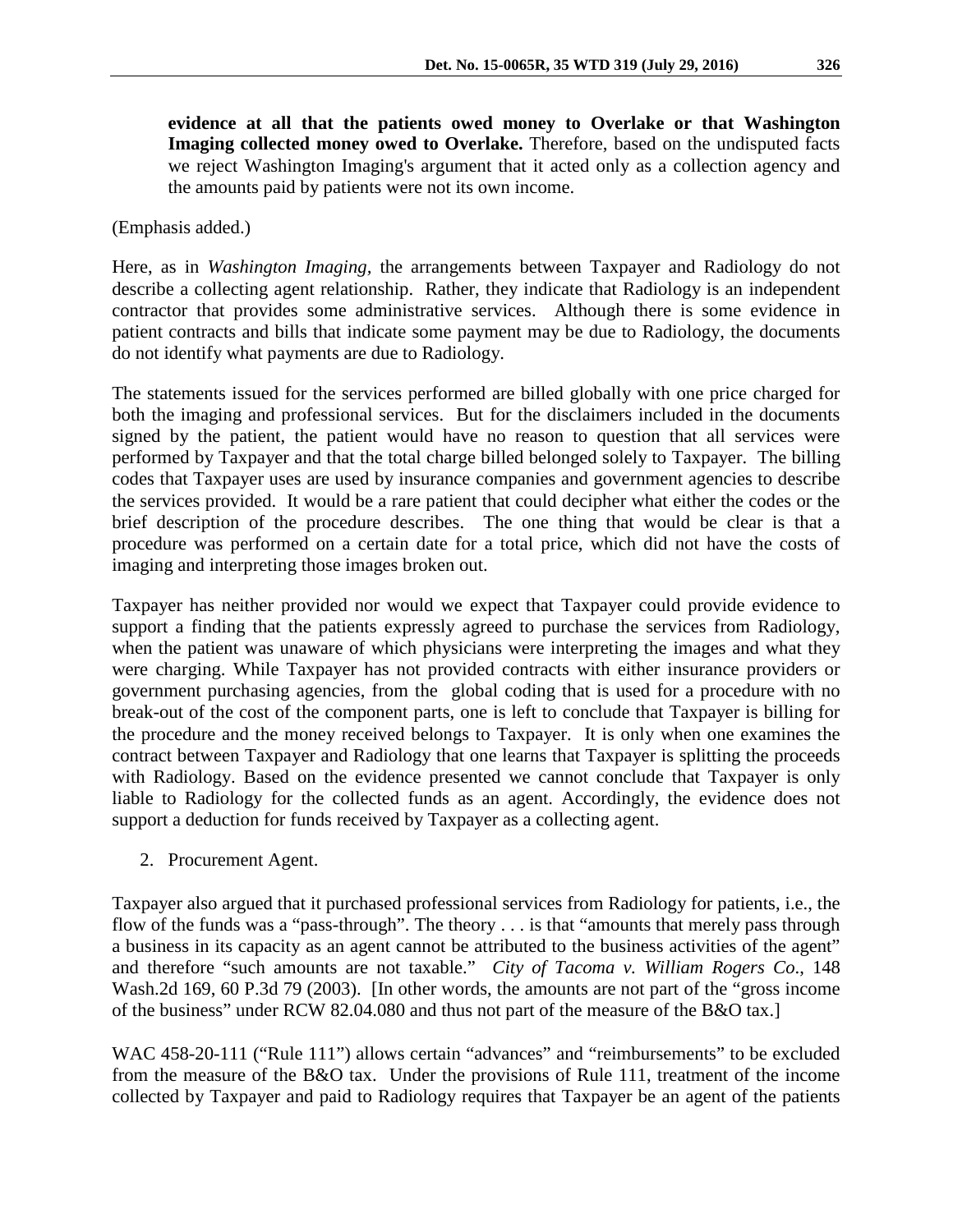who receive the medical imaging services. Rule 111 imposes very specific conditions for taxpayers to qualify:

The word "advance" as used herein, means money or credits received by a taxpayer from a customer or client with which the taxpayer is to pay costs or fees for the customer or client.

The word "reimbursement" as used herein, means money or credits received from a customer or client to repay the taxpayer for money or credits expended by the taxpayer in payment of costs or fees for the client.

The words "advance" and "reimbursement" apply only when the customer or client alone is liable for the payment of the fees or costs and when the taxpayer making the payment has no personal liability therefor, either primarily or secondarily, other than as agent for the customer or client.

There may be excluded from the measure of tax amounts representing money or credit received by a taxpayer as reimbursement of an advance in accordance with the regular and usual custom of his business or profession.

The foregoing is limited to cases wherein the taxpayer, as an incident to the business, undertakes, on behalf of the customer, guest or client, the payment of money, either upon an obligation owing by the customer, guest or client to a third person, or in procuring a service for the customer, guest or client which the taxpayer does not or cannot render and for which no liability attaches to the taxpayer. It does not apply to cases where the customer, guest or client makes advances to the taxpayer upon services.

Washington's Supreme Court set out the requirements of Rule 111 in its decision in *Washington Imaging Services, LLC v. Dep't of Revenue*, 171 Wn.2d 548, 252 P.3d 885 (2011). The Court wrote:

[F]or the rule to apply, three conditions must be met: "(1) the payments are 'customary reimbursement for advances made to procure a service for the client'; (2) the payments 'involve services that the taxpayer did not or could not render'; and (3) the taxpayer 'is not liable for paying the [third party] except as the agent of the client.'" *Rho*, 113 Wn.2d at 567-68, 782 P.2d 986 (quoting *Christensen, O'Connor, Garrison & Havelka v. Dep't of Revenue*, 97 Wn.2d 764, 769, 649 P.2d 839 (1982) (emphasis in original)) (hereinafter referred to as "*Christensen*" test). To satisfy the third condition, a true agency relationship between the client or customer and the taxpayer is required. "The existence of that agency relationship is not controlled by how the parties described themselves" and "standard agency definitions should be used in analyzing the existence of the agency relationship." *William Rogers Co*., 148 Wn.2d at 177-78, 60 P.3d 79.

Exclusion of the payments from tax, which Taxpayer collects for Radiology, requires that all requirements be met.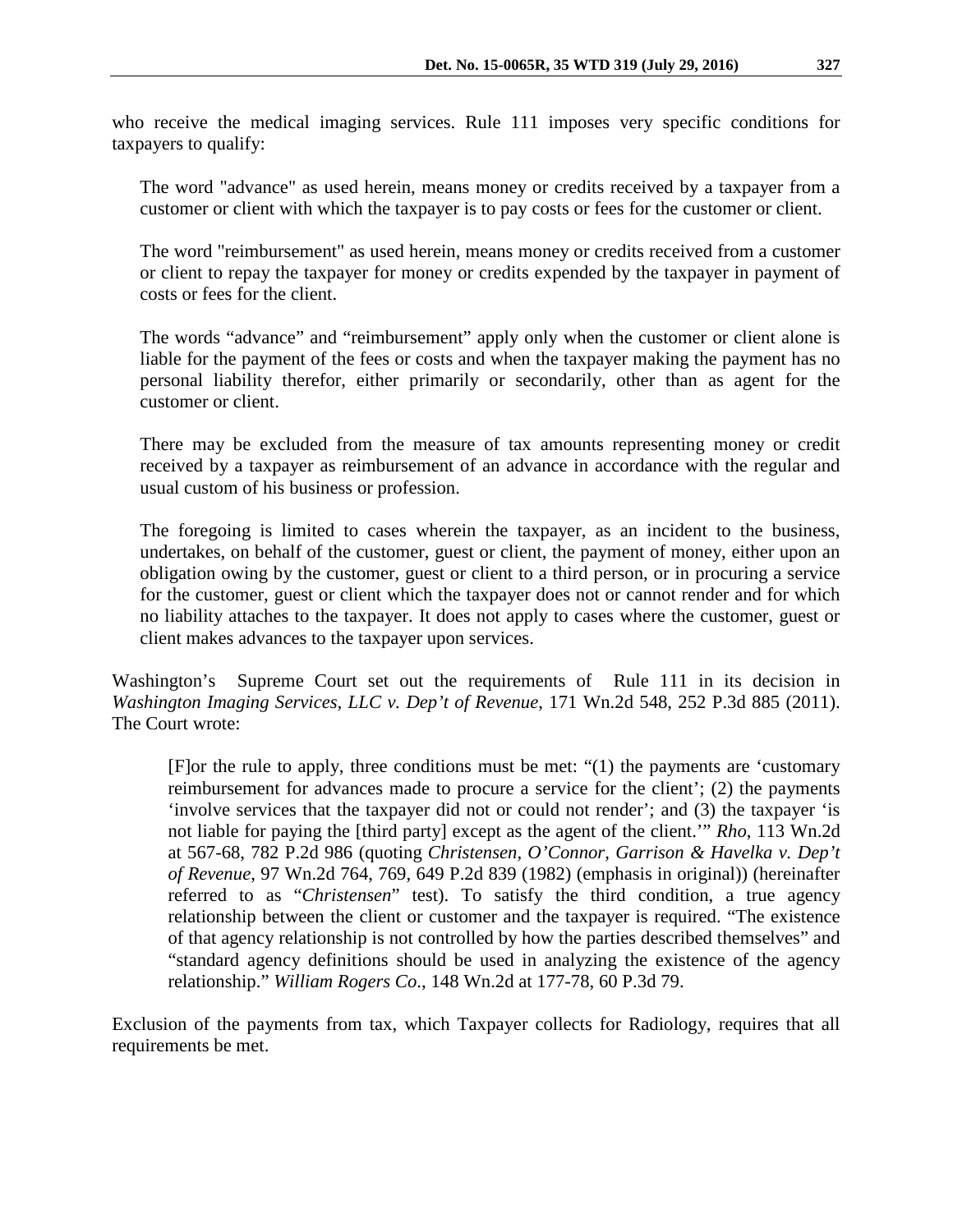To satisfy the third condition, a true agency relationship between the client or customer and the taxpayer is required. "The existence of that agency relationship is not controlled by how the parties described themselves" and "standard agency definitions should be used in analyzing the existence of the agency relationship." William Rogers Co., 148 Wash.2d at 177–78, 60 P.3d 79.

"An agency relationship generally arises when two parties consent that one shall act under the control of the other." *Rho*, 113 Wash.2d at 570, 782 P.2d 986; see Restatement (Third) of Agency § 1.01 (2006) ( "[a]gency is the fiduciary relationship that arises when one person (a 'principal') manifests assent to another person (an 'agent') that the agent shall act on the principal's behalf and subject to the principal's control, and the agent manifests assent or otherwise consents so to act"). Consent may be implied. *Rho*, 113 Wash.2d at 570, 782 P.2d 986. The requirement that the principal must exercise control over the agent, *Nordstrom Credit, Inc. v. Department of Revenue*, 120 Wash.2d 935, 941, 845 P.2d 1331 (1993), means that there must be facts or circumstances that "establish that one person is acting at the instance of and in some material degree under the direction and control of the other," *Matsumura v. Eilert*, 74 Wash.2d 362, 368–69, 444 P.2d 806 (1968).

The facts do not show the Taxpayer was acting under the direction and control of the patients in choosing radiology services. There is no written agreement between Taxpayer and the patients that appoints Taxpayer as the patients' agent. In fact there appears to be a conflict because Taxpayer has an exclusivity agreement with Radiology, so that the choice of professional services was not under the control of patients. At the reconsideration hearing, Taxpayer argued that of course the Patient has control because he can choose not to have the procedure done by Taxpayer and Radiology. In such cases there would be no income to tax. Here we are dealing with the situation where the patient did have a procedure performed, Taxpayer and Radiology earned income, and the patient did not have options.

In the absence of an agency relationship, taxpayer's liability to pay is also not "solely agent liability." *City of Tacoma v. Wm. Rogers Co*., 148 Wn.2d 169, 178, 60 P.3d 79, 83 (2002). As stated in *Washington Imaging*, at 567:

Given its contractual obligation to pay Overlake, its obligations to pay Overlake could not have been "solely agent liability." Instead, as the Department argues, Washington Imaging's payments to Overlake were a cost of doing business that cannot be deducted from the gross income on which B & O tax must be paid.

Because Taxpayer bills globally for the services that both it and Radiology performs there is no break-out of the amounts that each party is billing for. We cannot conclude that Taxpayer is acting as the patient's agent when the patient is not even informed as to the amount it is being